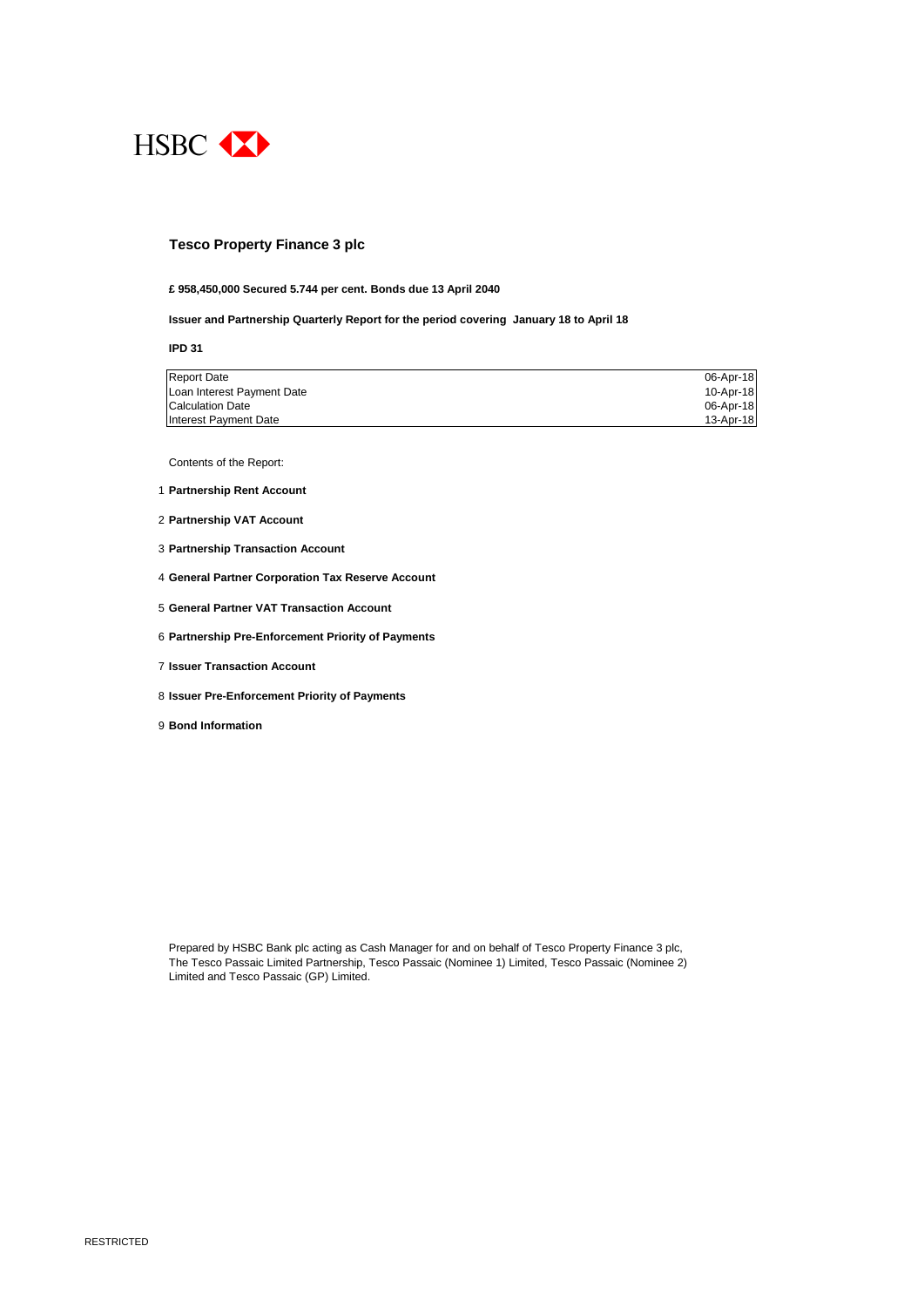# **1. Partnership Rent Account**

|             | Opening Balance             | 5,000.00 CR      |  |
|-------------|-----------------------------|------------------|--|
| <b>DATE</b> | <b>ENTRY DETAILS</b>        | AMOUNT (£) CR/DR |  |
| 22-Mar-18   | <b>Tesco Store</b>          | 14,844,958.63 CR |  |
| 10-Apr-18   | Partnership Transaction Ac. | 14,844,958.63 DR |  |
|             |                             |                  |  |
|             |                             |                  |  |
|             | <b>Closing Balance</b>      | 5,000.00 CR      |  |
|             |                             |                  |  |

## **2. Partnership VAT Account**

|                        | Opening Balance                          | 3,067,472.07 CR                    |  |
|------------------------|------------------------------------------|------------------------------------|--|
| <b>DATE</b>            | <b>ENTRY DETAILS</b>                     | AMOUNT (£) CR/DR                   |  |
| 25-Jan-18<br>22-Mar-18 | <b>VAT Payment</b><br><b>VAT Funding</b> | 2,889,175.35 DR<br>2,968,991.73 CR |  |
|                        | <b>Closing Balance</b>                   | 3,147,288.45 CR                    |  |
|                        |                                          |                                    |  |

# **3. Partnership Transaction Account**

|             | Opening Balance                       | 499,970.75 CR    |           |
|-------------|---------------------------------------|------------------|-----------|
| <b>DATE</b> | <b>ENTRY DETAILS</b>                  | AMOUNT (£) CR/DR |           |
|             |                                       |                  |           |
| 06-Apr-18   | <b>Credit Interest</b>                | 1,900.91 CR      |           |
| 10-Apr-18   | Transfer from Partnership VAT Account | ۰                | <b>CR</b> |
| 10-Apr-18   | <b>Transfer from Rent</b>             | 14,844,958.63 CR |           |
| 10-Apr-18   | <b>Trustee Fee</b>                    | 1,500.00 DR      |           |
| 10-Apr-18   | <b>Ongoing Fee</b>                    | 15,195.43 DR     |           |
| 10-Apr-18   | <b>Expenses</b>                       | 20,992.44 DR     |           |
| 10-Apr-18   | Partnership Swap payment              | 100,569.80 DR    |           |
| 10-Apr-18   | Partnership Debt                      | 14,456,592.01 DR |           |
| 10-Apr-18   | Spenhill                              | 252,009.86 DR    |           |
| 10-Apr-18   | Partnership Distribution Ac.          | $0.00$ DR        |           |
|             | Closing Balance                       | 499,970.75 CR    |           |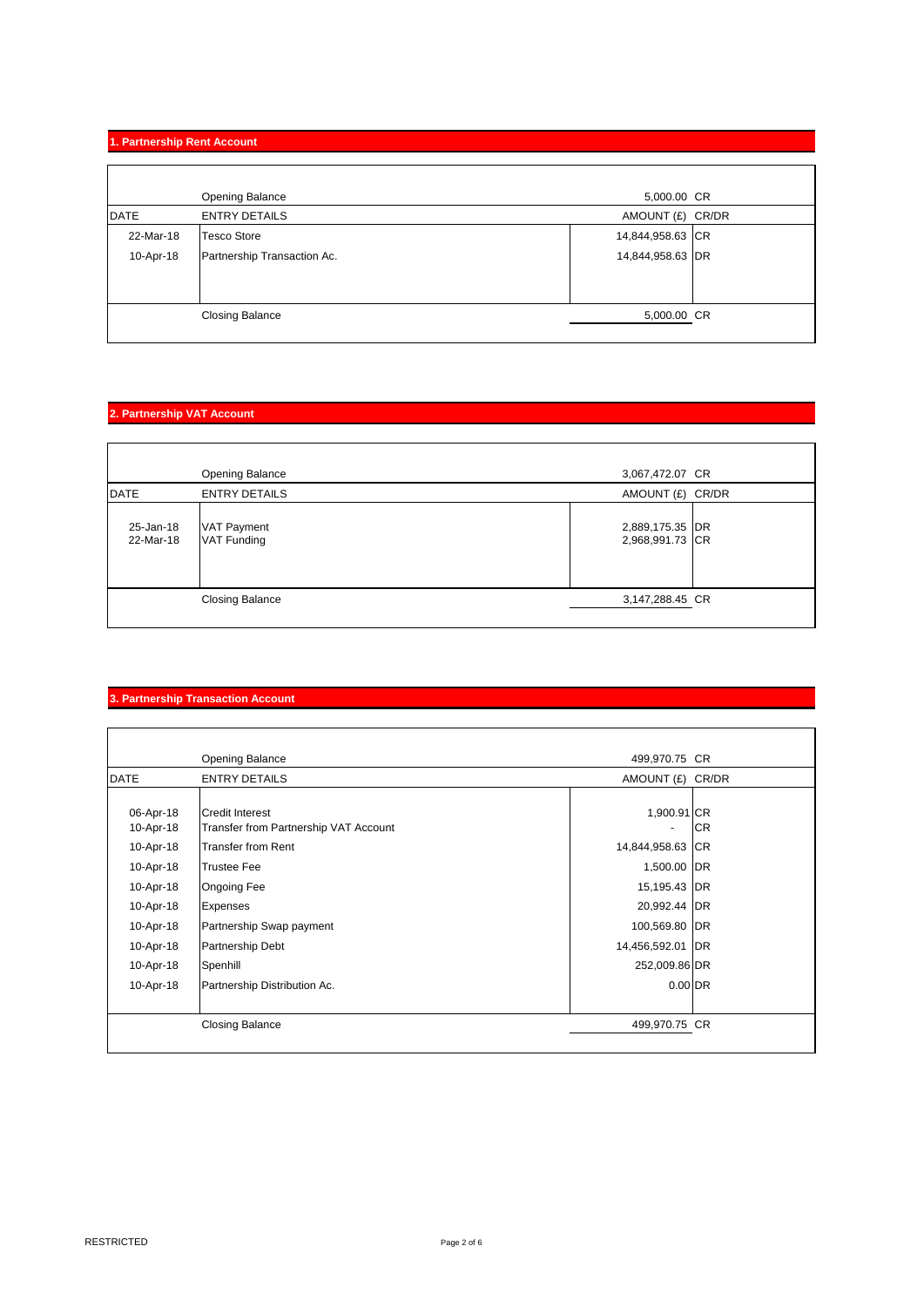# **4. General Partner Corporation Tax Reserve Account**

|             | <b>Opening Balance</b> | $\sim$     | CR               |
|-------------|------------------------|------------|------------------|
| <b>DATE</b> | <b>ENTRY DETAILS</b>   |            | AMOUNT (£) CR/DR |
|             |                        |            |                  |
|             |                        |            |                  |
|             |                        |            |                  |
|             | <b>Closing Balance</b> | $\sim$ $-$ | CR               |
|             |                        |            |                  |

# **5. General Partner VAT Transaction Account**

|             | Opening Balance            | 165,073.86 CR    |  |
|-------------|----------------------------|------------------|--|
| <b>DATE</b> | <b>ENTRY DETAILS</b>       | AMOUNT (£) CR/DR |  |
|             | 09/04/2018 Credit Interest | 61.73 CR         |  |
|             | <b>Closing Balance</b>     | 165,135.59 CR    |  |

|             | Expense Reserve Ledger - Max GBP 500,000.00 |         |               |  |
|-------------|---------------------------------------------|---------|---------------|--|
|             |                                             |         |               |  |
|             |                                             |         |               |  |
| <b>DATE</b> | <b>ENTRY DETAILS</b>                        |         |               |  |
|             | Ledger Receipts to date                     |         | 500,000.00 CR |  |
|             |                                             | Balance | 500,000.00 CR |  |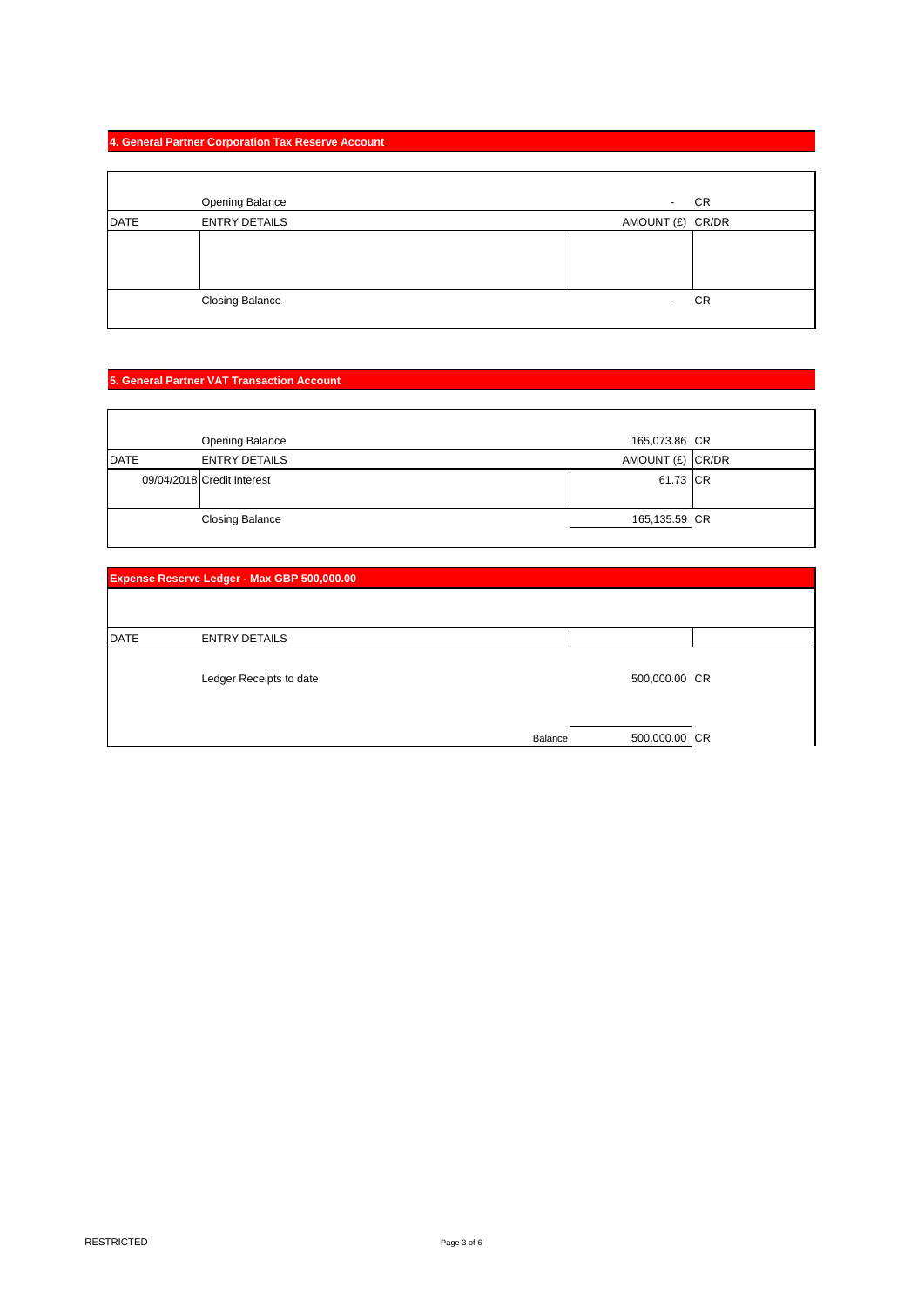# **6. Partnership Pre-Enforcement Priority of Payments**

|           |                                                                                                        |                                | Funds Paid Out of Funds Received into |
|-----------|--------------------------------------------------------------------------------------------------------|--------------------------------|---------------------------------------|
| Date      |                                                                                                        | account $(E)$ account $(E)$    |                                       |
| 10-Apr-18 |                                                                                                        |                                |                                       |
|           | <b>Partnership Available Funds</b>                                                                     |                                |                                       |
|           |                                                                                                        |                                |                                       |
|           | a Rental Income                                                                                        |                                | 14,844,958.63                         |
|           | b Funds from Issuer under Partnership Swaps                                                            |                                | 14,456,632.00                         |
|           | c From Partnership VAT Account                                                                         |                                |                                       |
|           | d From Partnership Disposal Proceeds Account                                                           |                                |                                       |
|           | e From Partnership Insurance Proceeds Account                                                          |                                |                                       |
|           | f Interest received by the Partnership Accounts and Rent Account                                       |                                | 1,900.91                              |
|           | g Eligible Investment Earnings by Partnership                                                          |                                |                                       |
|           | h Advance under Committed Subordinated Loan Agreement                                                  |                                |                                       |
|           | i Net proceeds of a CPO Disposal or a Mortgage Property                                                |                                |                                       |
|           | j Net proceeds of a disposal of a Mortgage Property                                                    |                                |                                       |
|           | k Any other sums standing to the credit of the Partnership Transaction Ac                              |                                |                                       |
|           |                                                                                                        |                                |                                       |
|           | <b>Partnership Pre-Enforcement Priority of Payments</b>                                                |                                |                                       |
|           | a Partnership Security Trustee Fees                                                                    | 1,500.00                       |                                       |
|           | Issuer Security Trustee Fee, Bond Trustee, operating expenses of the                                   |                                |                                       |
|           | b Issuer (Ongoing Partnership Facility Fee)                                                            | 9,445.43                       |                                       |
|           | c Partnership Operating Expenses excluding GP UK Tax                                                   | 20,101.55                      |                                       |
|           | d Partnership Operator Fee                                                                             | 890.89                         |                                       |
|           | d Property Advisor Fee (Annual 25 K Jan)                                                               |                                |                                       |
|           | d Nominees Corporate Services Provider Fee                                                             |                                |                                       |
|           | d Nominees Holdco Corporate Services Provider Fee                                                      |                                |                                       |
|           | d PL Propco Corporate Services Provider Fees                                                           |                                |                                       |
|           | d Nominees Side Letter payments                                                                        |                                |                                       |
|           | d Nominees Holdco Side Letter payments                                                                 |                                |                                       |
|           | d Account Bank Fee                                                                                     |                                |                                       |
|           | d Cash Manager Fee                                                                                     |                                |                                       |
|           | Issuer Account Bank, PPA CM, CSP Fee (Ongoing Partnership Facility<br>d Fee)                           |                                |                                       |
|           |                                                                                                        | 5,000.00                       |                                       |
|           | d Headlease payment                                                                                    |                                |                                       |
|           | e Partnership Expenses Ledger payment (max £6,250)<br>f Partnership Debt Interest                      |                                |                                       |
|           |                                                                                                        | 13,408,351.01<br>14,557,201.80 |                                       |
|           | f Partnership Swap payment                                                                             |                                |                                       |
|           | g Partnership Debt Principal<br><b>Issuer Partnership Swap Termination Amount (Ongoing Partnership</b> | 1,048,241.00                   |                                       |
|           | h Facility Fee)                                                                                        | 750.00                         |                                       |
|           | i Property Pool Manager Fee                                                                            | 252,009.86                     |                                       |
|           | j Partnership Swap Termination Amount                                                                  |                                |                                       |
|           | k Partnership Expenses Ledger payment                                                                  |                                |                                       |
|           | I Alteration Adjustment Rent                                                                           |                                |                                       |
|           | m Committed Subordinated Loan payment                                                                  |                                |                                       |
|           | n Partnership Distribution Account                                                                     |                                |                                       |
|           |                                                                                                        |                                |                                       |
|           | <b>Totals</b>                                                                                          | 29,303,491.54                  | 29,303,491.54                         |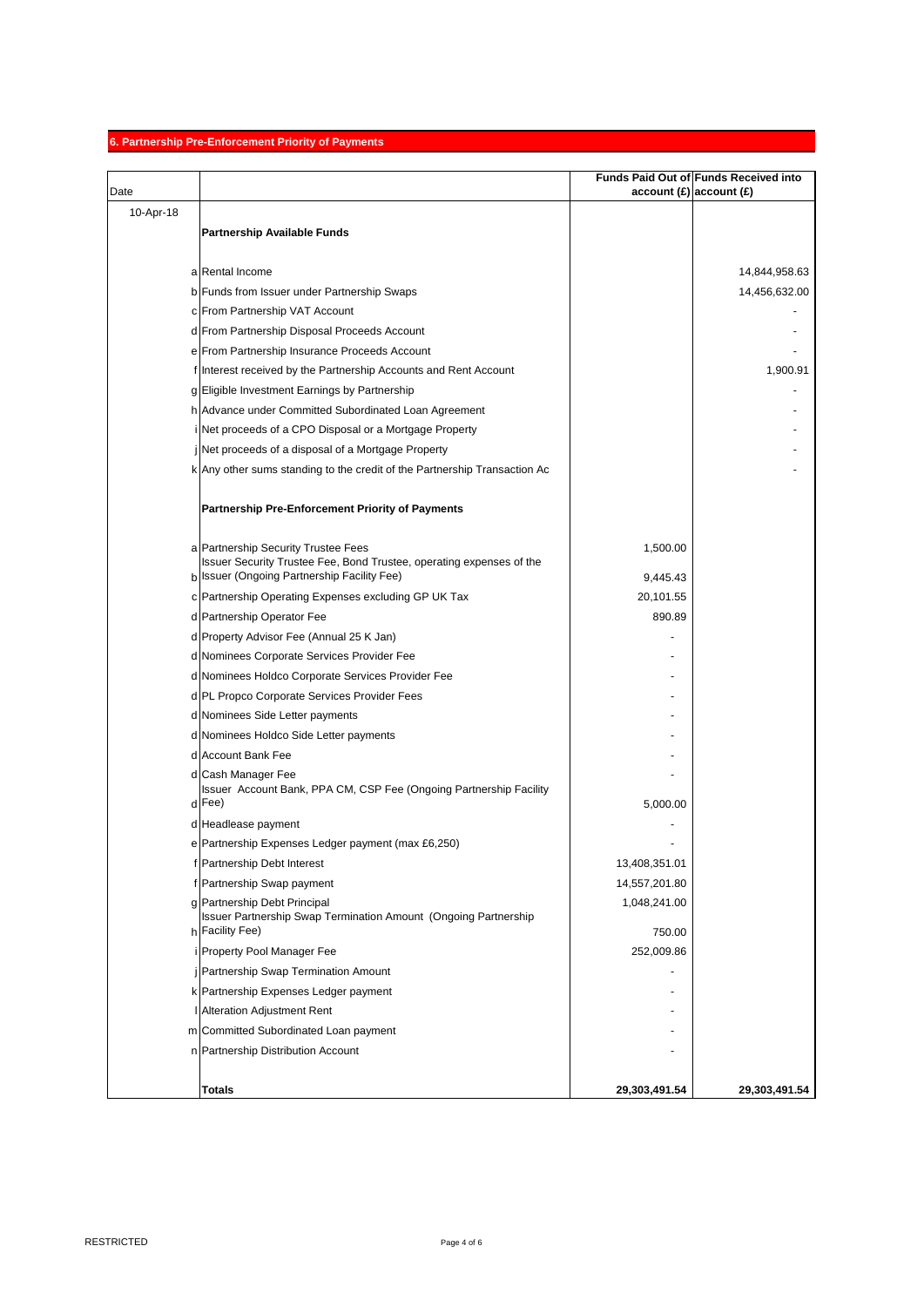# **7. Issuer Transaction Account**

 $\mathbf{r}$ 

|             | Opening Balance                    | 44,587.72 CR             |           |
|-------------|------------------------------------|--------------------------|-----------|
| <b>DATE</b> | <b>ENTRY DETAILS</b>               | AMOUNT (£)               | CR/DR     |
|             |                                    |                          |           |
| 06-Apr-18   | <b>Credit Interest</b>             | 28.17 CR                 |           |
| 13-Apr-18   | <b>Issuer Swap Pays</b>            | 100,569.80 DR            |           |
| 13-Apr-18   | Partnership Debt                   | 14,456,592.01 CR         |           |
| 13-Apr-18   | <b>Partnership Swap Receives</b>   | 100,569.80 CR            |           |
| 13-Apr-18   | <b>Ongoing Fee</b>                 | 15,195.43 CR             |           |
| 13-Oct-17   | <b>Operating Expenses Invoices</b> | 6,745.43 DR              |           |
| 13-Apr-18   | <b>HSBC</b> Fee                    | 7,700.00 DR              |           |
| 13-Apr-18   | <b>Notes</b>                       | 14,456,592.01 DR         |           |
| 13-Apr-18   | <b>Issuer Operating Expenses</b>   | $\overline{\phantom{a}}$ | <b>DR</b> |
|             | <b>Closing Balance</b>             | 45,365.89 CR             |           |
|             |                                    |                          |           |

## **8. Issuer Pre-Enforcement Priority of Payments**

| Date      |                                                        | $account(E)$ account $(E)$ | Funds Paid Out of Funds Received into |
|-----------|--------------------------------------------------------|----------------------------|---------------------------------------|
| 13-Apr-18 |                                                        |                            |                                       |
|           |                                                        |                            |                                       |
|           | <b>Issuer Available Funds</b>                          |                            |                                       |
|           |                                                        |                            |                                       |
|           | a Funds due to Issuer under Partnership Swap Agreement |                            | 14,557,201.80                         |
|           | b Amounts due to Issuer in respect of Partnership Loan |                            | 14,471,787.44                         |
|           | c Any amount due to Issuer under Issuer Swap Agreement |                            | 14,456,632.00                         |
|           | d Interest Received by Issuer on Transaction Account   |                            | 28.17                                 |
|           | e Eigible Investment Earnings                          |                            |                                       |
|           |                                                        |                            |                                       |
|           |                                                        |                            |                                       |
|           | <b>Issuer Pre-Enforcement Priority of Payments</b>     |                            |                                       |
|           |                                                        |                            |                                       |
|           | a Bond Trustee Fee                                     | 1,200.00                   |                                       |
|           | a Issuer Security Trustee Fee                          | 1,500.00                   |                                       |
|           | b Issuer Operating Expenses                            | 6,745.43                   |                                       |
|           | c Issuer/Issuer Holdco Corporate Services Provider Fee |                            |                                       |
|           | c Paying Agent Fee                                     | 500.00                     |                                       |
|           | c Account Bank Fee                                     | 750.00                     |                                       |
|           | c Cash Manager Fee                                     | 3,750.00                   |                                       |
|           | d Bond Interest                                        | 13,408,351.01              |                                       |
|           | d Bond Principal                                       | 1,048,241.00               |                                       |
|           | d Issuer Swap Provider                                 | 14,557,201.80              |                                       |
|           | d Partnership Swap payment                             | 14,456,632.00              |                                       |
|           | elssuer Profit                                         | 750.00                     |                                       |
|           | f Swap Subordinated Amounts                            |                            |                                       |
|           | g Issuer Partnership Swap Termination Amount           |                            |                                       |
|           | h Issuer Transaction Account                           | 28.17                      |                                       |
|           |                                                        |                            |                                       |
|           | <b>Totals</b>                                          | 43.485.649.41              | 43.485.649.41                         |